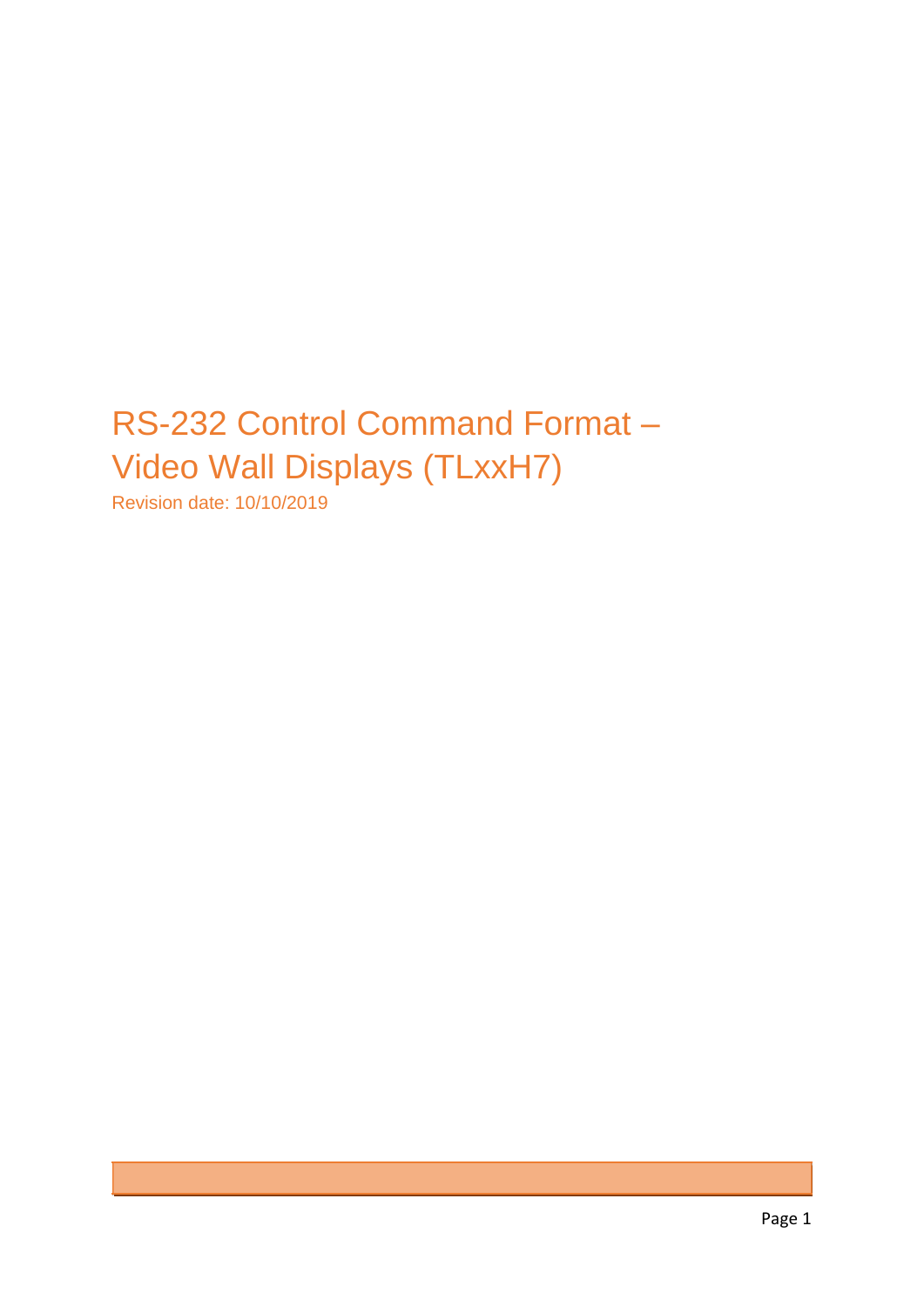### **RS-232 Control**

You can control this monitor by using a personal computer with the USB to DB9 cable. The data is transmitted between devices through the cable.

# **RS-232 Data Flow (using by 9Pin RS-232 Cable)**

You can control this monitor by using a personal computer with RS-232 terminal. RS-232 data is transmitted between devices through a DUB9 Cable.



#### **COM Port Settings**

| Protocol            | <b>RS-232</b> |
|---------------------|---------------|
| <b>Baud Rate</b>    | 9600bps       |
| Data Bits           | 8 Bit         |
| Parity Bit          | None          |
| <b>Stop Bit</b>     | 1 Bit         |
| Parity              | None          |
| <b>Flow Control</b> | Custom        |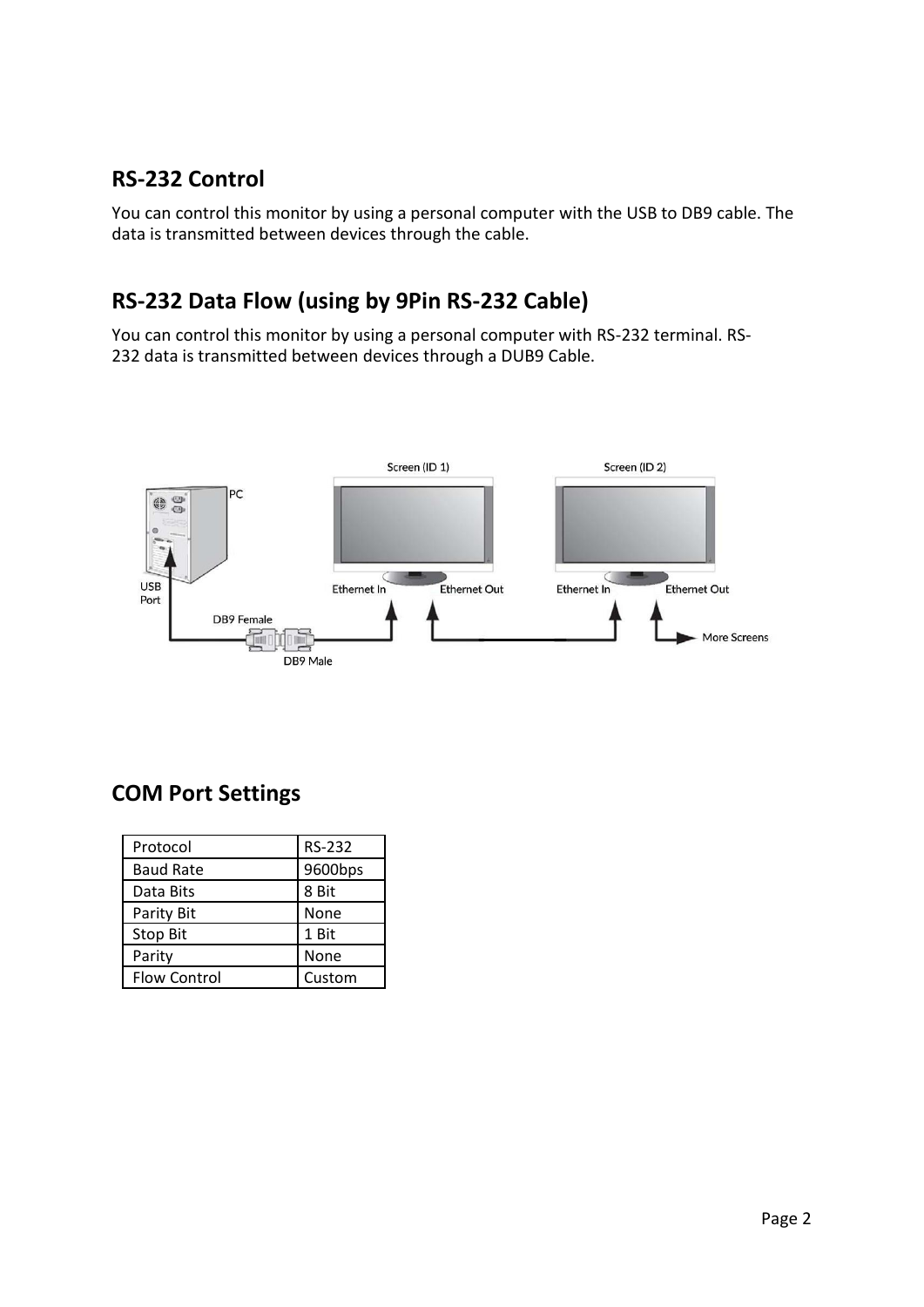#### **Write ID Control Command Format**

You can either set your screens IDs individually using the remote control.

**Manually:** Using the remote control press "MENU" then navigate to and select "Video Wall Set":



Then ensure that each screen's "Board ID" has a unique value so that you can send commands separately to each screen:



You can use the "LEFT" and "RIGHT" buttons to change your screen's ID.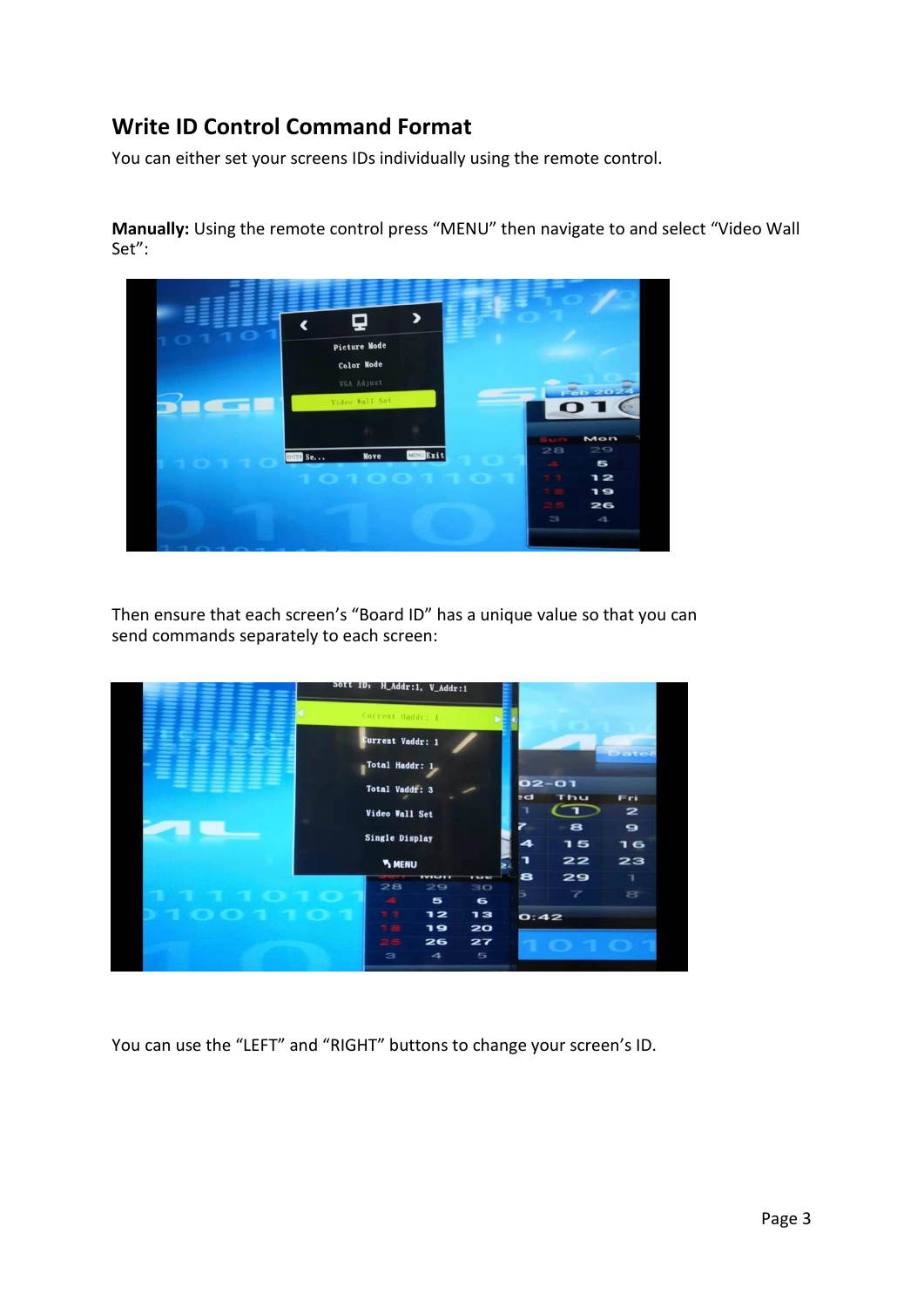The data format is RS232 serial port multi-machine communication format.

| DATA1 | DATA <sub>2</sub> | DATA3 | DATA4 | DATA5 | DATA6 |
|-------|-------------------|-------|-------|-------|-------|
|       |                   |       |       |       |       |

- DATA1: Communication data header The system is fixed to 0xD5
- DATA2: Address is the driver board address identifier (0x11 0xAA)
- DATA3: Address is the last address of the driver board (0x11 0xAA)
- DATA4: Command 1
- DATA5: Command 2 See the following table for details:
- DATA6: Data Verification Code 0xAA

For example; splicing the AV channel from 1,1 to 3,3 to the large 3X3 screen: D5 11 33 20 00 AA

#### **RS-232 Pin-Out Diagram.**

#### RS232 Pinout

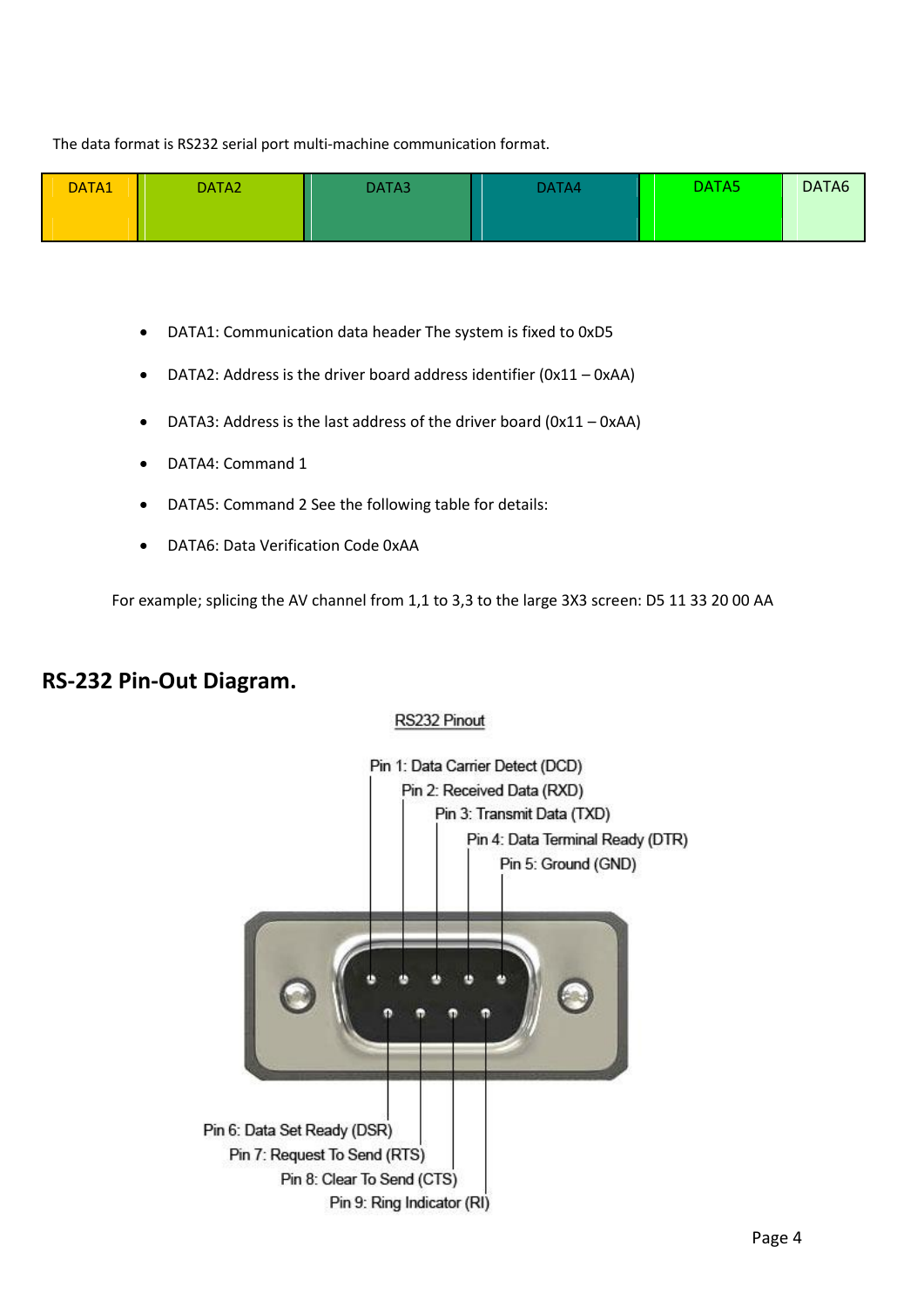# **RS-232 to RJ-45 Pin-Out Diagram Conversion.**

The Diagram below shows how to convert the RS-232 to RJ45 and which cable needs to be inserted into which pin on the RJ45 cable.

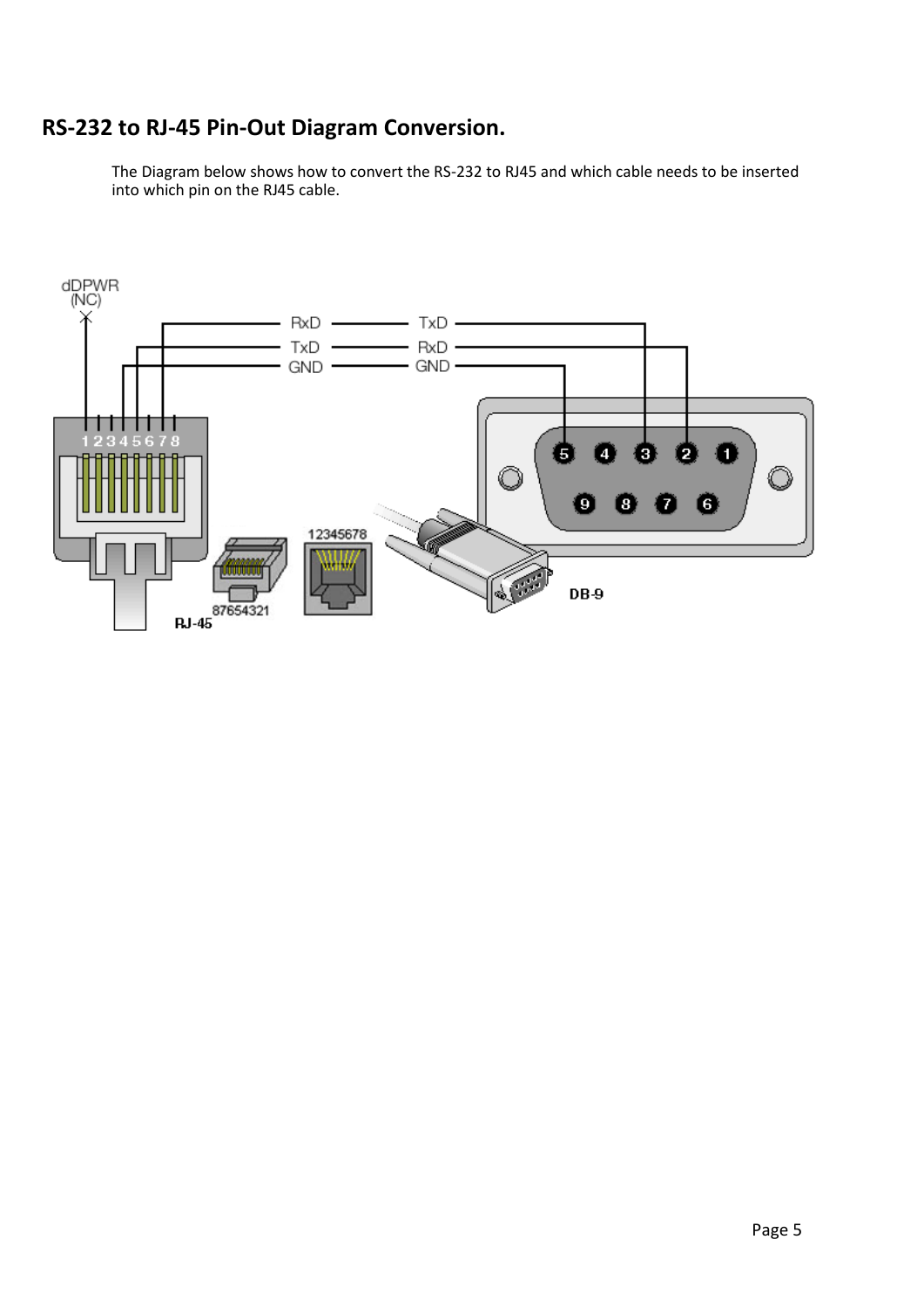## **Control OSD Command Format**

| Control                     | Command           |
|-----------------------------|-------------------|
| Power On:                   | D5 11 33 10 00 AA |
| Power Off:                  | D5 11 33 10 01 AA |
| AV                          | D5 11 33 20 00 AA |
| S-Video                     | D5 11 33 20 01 AA |
| <b>VGA</b>                  | D5 11 33 20 02 AA |
| <b>DVI</b>                  | D5 11 33 20 03 AA |
| <b>HDMI</b>                 | D5 11 33 20 05 AA |
| <b>DP</b>                   | D5 11 33 20 08 AA |
| Contrast down               | D5 11 33 30 00 AA |
| Contrast up                 | D5 11 33 30 01 AA |
| Brightness - down           | D5 11 33 31 00 AA |
| Brightness - up             | D5 11 33 31 01 AA |
| Colour - down               | D5 11 33 32 00 AA |
| Colour - up                 | D5 11 33 32 01 AA |
| Tone - down                 | D5 11 33 33 00 AA |
| Tone - up                   | D5 11 33 33 01 AA |
| Sharpness - Down            | D5 11 33 34 00 AA |
| Sharpness - Up              | D5 11 33 34 01 AA |
| R gain - Down               | D5 11 33 35 00 AA |
| R gain - UP                 | D5 11 33 35 01 AA |
| G gain - Down               | D5 11 33 36 00 AA |
| G gain $-$ Up               | D5 11 33 36 01 AA |
| B gain - Down               | D5 11 33 37 00 AA |
| $B$ gain $-\underline{Up}$  | D5 11 33 37 01 AA |
| Horizontal - Down           | D5 11 33 38 00 AA |
| Horizontal - Up             | D5 11 33 38 01 AA |
| Vertical - Down             | D5 11 33 39 00 AA |
| Vertical - Up               | D5 11 33 39 01 AA |
| VGA/DVI - RGB control -     | D5 11 33 40 00 AA |
| Down                        |                   |
| $VGA/DVI - RGB control -  $ | D5 11 33 40 01 AA |
| Up                          |                   |
| VGA/DVI - RGB               | D5 11 33 41 00 AA |
| brightness - Down           |                   |
| VGA/DVI - RGB               | D5 11 33 41 01 AA |
| brightness - Up             |                   |
| VGA/DVI - PC colour         | D5 11 33 42 01 AA |
| temperate - Normal          |                   |
| VGA/DVI - PC colour         | D5 11 33 43 01 AA |
| temperature - Warm          |                   |
| VGA/DVI - PC colour         | D5 11 33 44 01 AA |
| temperature - Cool          |                   |
| VGA/DVI - Colour            | D5 11 33 45 00 AA |
| temperature $-$ R gain $-$  |                   |
| Down                        |                   |
| VGA/DVI - Colour            | D5 11 33 45 01 AA |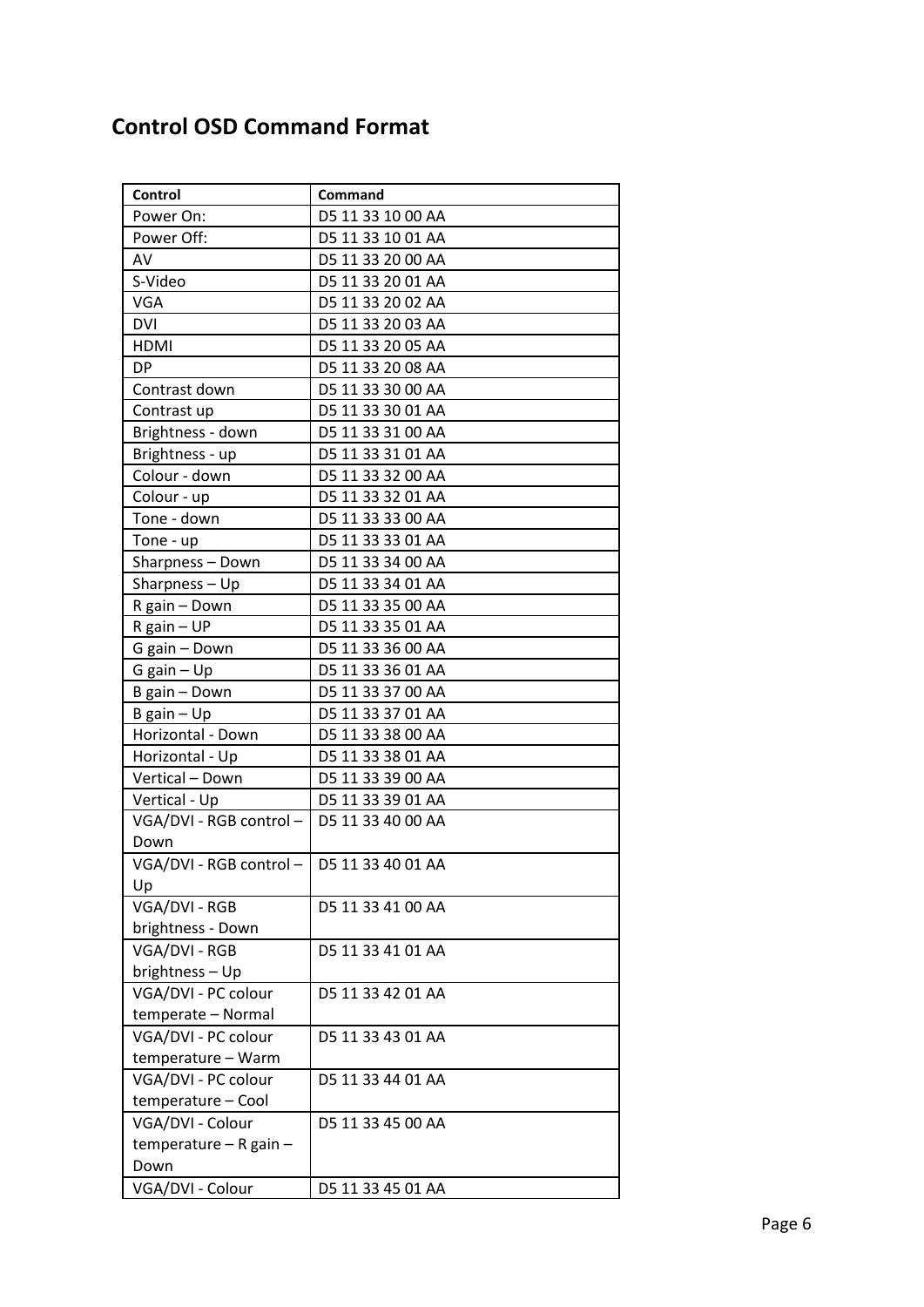| Up<br>VGA/DVI - Colour<br>D5 11 33 46 00 AA<br>temperature - G gain -<br>Down<br>VGA/DVI - Colour<br>D5 11 33 46 01 AA<br>temperature - G gain -<br>Up<br>VGA/DVI - Colour<br>D5 11 33 47 00 AA<br>temperature - B gain -<br>Down<br>VGA/DVI - Colour<br>D5 11 33 47 01 AA<br>$temperature - B gain -$<br>Up<br>VGA/DVI - ADC R Offset<br>D5 11 33 48 00 AA<br>- Down<br>VGA/DVI - ADC R Offset<br>D5 11 33 48 01 AA<br>$-\mathsf{Up}$<br>VGA/DVI - ADC G Offset<br>D5 11 33 49 00 AA<br>- Down<br>VGA/DVI - ADC G Offset<br>D5 11 33 49 01 AA<br>$-\mathsf{Up}$<br>VGA/DVI - ADC B Offset<br>D5 11 33 4A 00 AA<br>- Down<br>VGA/DVI - ADC B Offset<br>D5 11 33 4A 01 AA<br>- Up<br>VGA/DVI - ADC R Gain -<br>D5 11 33 4B 00 AA<br>Down<br>VGA/DVI - ADC R Gain -<br>D5 11 33 4B 01 AA<br>Up<br>VGA/DVI - ADC G Gain -<br>D5 11 33 4C 00 AA<br>Down<br>VGA/DVI - ADC G Gain -<br>D5 11 33 4C 01 AA<br>Up<br>VGA/DVI - ADC B Gain -<br>D5 11 33 4E 00 AA<br>Down<br>VGA/DVI - ADC B Gain -<br>D5 11 33 4F 01 AA<br>Up<br>VGA/DVI - Auto Adjust<br>D5 11 33 4E 01 AA<br>D5 11 33 4F 00 AA<br>VGA/DVI - Horizontal<br>Position - Down<br>VGA/DVI - Horizontal<br>D5 11 33 4F 01 AA<br>Position - Up<br>VGA/DVI - Vertical<br>D5 11 33 50 00 AA<br>Position - Down<br>VGA/DVI - Vertical<br>D5 11 33 50 01 AA<br>Position - Up<br>VGA/DVI - Automatic<br>D5 11 33 51 01 AA<br>Colour Adjust<br>VGA/DVI - Clock Adjust<br>D5 11 33 52 00 AA | temperature - R gain - |  |
|----------------------------------------------------------------------------------------------------------------------------------------------------------------------------------------------------------------------------------------------------------------------------------------------------------------------------------------------------------------------------------------------------------------------------------------------------------------------------------------------------------------------------------------------------------------------------------------------------------------------------------------------------------------------------------------------------------------------------------------------------------------------------------------------------------------------------------------------------------------------------------------------------------------------------------------------------------------------------------------------------------------------------------------------------------------------------------------------------------------------------------------------------------------------------------------------------------------------------------------------------------------------------------------------------------------------------------------------------------------------------------------------------------------------------------------|------------------------|--|
|                                                                                                                                                                                                                                                                                                                                                                                                                                                                                                                                                                                                                                                                                                                                                                                                                                                                                                                                                                                                                                                                                                                                                                                                                                                                                                                                                                                                                                        |                        |  |
|                                                                                                                                                                                                                                                                                                                                                                                                                                                                                                                                                                                                                                                                                                                                                                                                                                                                                                                                                                                                                                                                                                                                                                                                                                                                                                                                                                                                                                        |                        |  |
|                                                                                                                                                                                                                                                                                                                                                                                                                                                                                                                                                                                                                                                                                                                                                                                                                                                                                                                                                                                                                                                                                                                                                                                                                                                                                                                                                                                                                                        |                        |  |
|                                                                                                                                                                                                                                                                                                                                                                                                                                                                                                                                                                                                                                                                                                                                                                                                                                                                                                                                                                                                                                                                                                                                                                                                                                                                                                                                                                                                                                        |                        |  |
|                                                                                                                                                                                                                                                                                                                                                                                                                                                                                                                                                                                                                                                                                                                                                                                                                                                                                                                                                                                                                                                                                                                                                                                                                                                                                                                                                                                                                                        |                        |  |
|                                                                                                                                                                                                                                                                                                                                                                                                                                                                                                                                                                                                                                                                                                                                                                                                                                                                                                                                                                                                                                                                                                                                                                                                                                                                                                                                                                                                                                        |                        |  |
|                                                                                                                                                                                                                                                                                                                                                                                                                                                                                                                                                                                                                                                                                                                                                                                                                                                                                                                                                                                                                                                                                                                                                                                                                                                                                                                                                                                                                                        |                        |  |
|                                                                                                                                                                                                                                                                                                                                                                                                                                                                                                                                                                                                                                                                                                                                                                                                                                                                                                                                                                                                                                                                                                                                                                                                                                                                                                                                                                                                                                        |                        |  |
|                                                                                                                                                                                                                                                                                                                                                                                                                                                                                                                                                                                                                                                                                                                                                                                                                                                                                                                                                                                                                                                                                                                                                                                                                                                                                                                                                                                                                                        |                        |  |
|                                                                                                                                                                                                                                                                                                                                                                                                                                                                                                                                                                                                                                                                                                                                                                                                                                                                                                                                                                                                                                                                                                                                                                                                                                                                                                                                                                                                                                        |                        |  |
|                                                                                                                                                                                                                                                                                                                                                                                                                                                                                                                                                                                                                                                                                                                                                                                                                                                                                                                                                                                                                                                                                                                                                                                                                                                                                                                                                                                                                                        |                        |  |
|                                                                                                                                                                                                                                                                                                                                                                                                                                                                                                                                                                                                                                                                                                                                                                                                                                                                                                                                                                                                                                                                                                                                                                                                                                                                                                                                                                                                                                        |                        |  |
|                                                                                                                                                                                                                                                                                                                                                                                                                                                                                                                                                                                                                                                                                                                                                                                                                                                                                                                                                                                                                                                                                                                                                                                                                                                                                                                                                                                                                                        |                        |  |
|                                                                                                                                                                                                                                                                                                                                                                                                                                                                                                                                                                                                                                                                                                                                                                                                                                                                                                                                                                                                                                                                                                                                                                                                                                                                                                                                                                                                                                        |                        |  |
|                                                                                                                                                                                                                                                                                                                                                                                                                                                                                                                                                                                                                                                                                                                                                                                                                                                                                                                                                                                                                                                                                                                                                                                                                                                                                                                                                                                                                                        |                        |  |
|                                                                                                                                                                                                                                                                                                                                                                                                                                                                                                                                                                                                                                                                                                                                                                                                                                                                                                                                                                                                                                                                                                                                                                                                                                                                                                                                                                                                                                        |                        |  |
|                                                                                                                                                                                                                                                                                                                                                                                                                                                                                                                                                                                                                                                                                                                                                                                                                                                                                                                                                                                                                                                                                                                                                                                                                                                                                                                                                                                                                                        |                        |  |
|                                                                                                                                                                                                                                                                                                                                                                                                                                                                                                                                                                                                                                                                                                                                                                                                                                                                                                                                                                                                                                                                                                                                                                                                                                                                                                                                                                                                                                        |                        |  |
|                                                                                                                                                                                                                                                                                                                                                                                                                                                                                                                                                                                                                                                                                                                                                                                                                                                                                                                                                                                                                                                                                                                                                                                                                                                                                                                                                                                                                                        |                        |  |
|                                                                                                                                                                                                                                                                                                                                                                                                                                                                                                                                                                                                                                                                                                                                                                                                                                                                                                                                                                                                                                                                                                                                                                                                                                                                                                                                                                                                                                        |                        |  |
|                                                                                                                                                                                                                                                                                                                                                                                                                                                                                                                                                                                                                                                                                                                                                                                                                                                                                                                                                                                                                                                                                                                                                                                                                                                                                                                                                                                                                                        |                        |  |
|                                                                                                                                                                                                                                                                                                                                                                                                                                                                                                                                                                                                                                                                                                                                                                                                                                                                                                                                                                                                                                                                                                                                                                                                                                                                                                                                                                                                                                        |                        |  |
|                                                                                                                                                                                                                                                                                                                                                                                                                                                                                                                                                                                                                                                                                                                                                                                                                                                                                                                                                                                                                                                                                                                                                                                                                                                                                                                                                                                                                                        |                        |  |
|                                                                                                                                                                                                                                                                                                                                                                                                                                                                                                                                                                                                                                                                                                                                                                                                                                                                                                                                                                                                                                                                                                                                                                                                                                                                                                                                                                                                                                        |                        |  |
|                                                                                                                                                                                                                                                                                                                                                                                                                                                                                                                                                                                                                                                                                                                                                                                                                                                                                                                                                                                                                                                                                                                                                                                                                                                                                                                                                                                                                                        |                        |  |
|                                                                                                                                                                                                                                                                                                                                                                                                                                                                                                                                                                                                                                                                                                                                                                                                                                                                                                                                                                                                                                                                                                                                                                                                                                                                                                                                                                                                                                        |                        |  |
|                                                                                                                                                                                                                                                                                                                                                                                                                                                                                                                                                                                                                                                                                                                                                                                                                                                                                                                                                                                                                                                                                                                                                                                                                                                                                                                                                                                                                                        |                        |  |
|                                                                                                                                                                                                                                                                                                                                                                                                                                                                                                                                                                                                                                                                                                                                                                                                                                                                                                                                                                                                                                                                                                                                                                                                                                                                                                                                                                                                                                        |                        |  |
|                                                                                                                                                                                                                                                                                                                                                                                                                                                                                                                                                                                                                                                                                                                                                                                                                                                                                                                                                                                                                                                                                                                                                                                                                                                                                                                                                                                                                                        |                        |  |
|                                                                                                                                                                                                                                                                                                                                                                                                                                                                                                                                                                                                                                                                                                                                                                                                                                                                                                                                                                                                                                                                                                                                                                                                                                                                                                                                                                                                                                        |                        |  |
|                                                                                                                                                                                                                                                                                                                                                                                                                                                                                                                                                                                                                                                                                                                                                                                                                                                                                                                                                                                                                                                                                                                                                                                                                                                                                                                                                                                                                                        |                        |  |
|                                                                                                                                                                                                                                                                                                                                                                                                                                                                                                                                                                                                                                                                                                                                                                                                                                                                                                                                                                                                                                                                                                                                                                                                                                                                                                                                                                                                                                        |                        |  |
|                                                                                                                                                                                                                                                                                                                                                                                                                                                                                                                                                                                                                                                                                                                                                                                                                                                                                                                                                                                                                                                                                                                                                                                                                                                                                                                                                                                                                                        |                        |  |
|                                                                                                                                                                                                                                                                                                                                                                                                                                                                                                                                                                                                                                                                                                                                                                                                                                                                                                                                                                                                                                                                                                                                                                                                                                                                                                                                                                                                                                        |                        |  |
|                                                                                                                                                                                                                                                                                                                                                                                                                                                                                                                                                                                                                                                                                                                                                                                                                                                                                                                                                                                                                                                                                                                                                                                                                                                                                                                                                                                                                                        |                        |  |
|                                                                                                                                                                                                                                                                                                                                                                                                                                                                                                                                                                                                                                                                                                                                                                                                                                                                                                                                                                                                                                                                                                                                                                                                                                                                                                                                                                                                                                        |                        |  |
|                                                                                                                                                                                                                                                                                                                                                                                                                                                                                                                                                                                                                                                                                                                                                                                                                                                                                                                                                                                                                                                                                                                                                                                                                                                                                                                                                                                                                                        |                        |  |
|                                                                                                                                                                                                                                                                                                                                                                                                                                                                                                                                                                                                                                                                                                                                                                                                                                                                                                                                                                                                                                                                                                                                                                                                                                                                                                                                                                                                                                        |                        |  |
|                                                                                                                                                                                                                                                                                                                                                                                                                                                                                                                                                                                                                                                                                                                                                                                                                                                                                                                                                                                                                                                                                                                                                                                                                                                                                                                                                                                                                                        |                        |  |
|                                                                                                                                                                                                                                                                                                                                                                                                                                                                                                                                                                                                                                                                                                                                                                                                                                                                                                                                                                                                                                                                                                                                                                                                                                                                                                                                                                                                                                        |                        |  |
|                                                                                                                                                                                                                                                                                                                                                                                                                                                                                                                                                                                                                                                                                                                                                                                                                                                                                                                                                                                                                                                                                                                                                                                                                                                                                                                                                                                                                                        |                        |  |
|                                                                                                                                                                                                                                                                                                                                                                                                                                                                                                                                                                                                                                                                                                                                                                                                                                                                                                                                                                                                                                                                                                                                                                                                                                                                                                                                                                                                                                        |                        |  |
|                                                                                                                                                                                                                                                                                                                                                                                                                                                                                                                                                                                                                                                                                                                                                                                                                                                                                                                                                                                                                                                                                                                                                                                                                                                                                                                                                                                                                                        |                        |  |
|                                                                                                                                                                                                                                                                                                                                                                                                                                                                                                                                                                                                                                                                                                                                                                                                                                                                                                                                                                                                                                                                                                                                                                                                                                                                                                                                                                                                                                        |                        |  |
|                                                                                                                                                                                                                                                                                                                                                                                                                                                                                                                                                                                                                                                                                                                                                                                                                                                                                                                                                                                                                                                                                                                                                                                                                                                                                                                                                                                                                                        |                        |  |
|                                                                                                                                                                                                                                                                                                                                                                                                                                                                                                                                                                                                                                                                                                                                                                                                                                                                                                                                                                                                                                                                                                                                                                                                                                                                                                                                                                                                                                        |                        |  |
|                                                                                                                                                                                                                                                                                                                                                                                                                                                                                                                                                                                                                                                                                                                                                                                                                                                                                                                                                                                                                                                                                                                                                                                                                                                                                                                                                                                                                                        |                        |  |
|                                                                                                                                                                                                                                                                                                                                                                                                                                                                                                                                                                                                                                                                                                                                                                                                                                                                                                                                                                                                                                                                                                                                                                                                                                                                                                                                                                                                                                        |                        |  |
|                                                                                                                                                                                                                                                                                                                                                                                                                                                                                                                                                                                                                                                                                                                                                                                                                                                                                                                                                                                                                                                                                                                                                                                                                                                                                                                                                                                                                                        |                        |  |
|                                                                                                                                                                                                                                                                                                                                                                                                                                                                                                                                                                                                                                                                                                                                                                                                                                                                                                                                                                                                                                                                                                                                                                                                                                                                                                                                                                                                                                        |                        |  |
|                                                                                                                                                                                                                                                                                                                                                                                                                                                                                                                                                                                                                                                                                                                                                                                                                                                                                                                                                                                                                                                                                                                                                                                                                                                                                                                                                                                                                                        | - Down                 |  |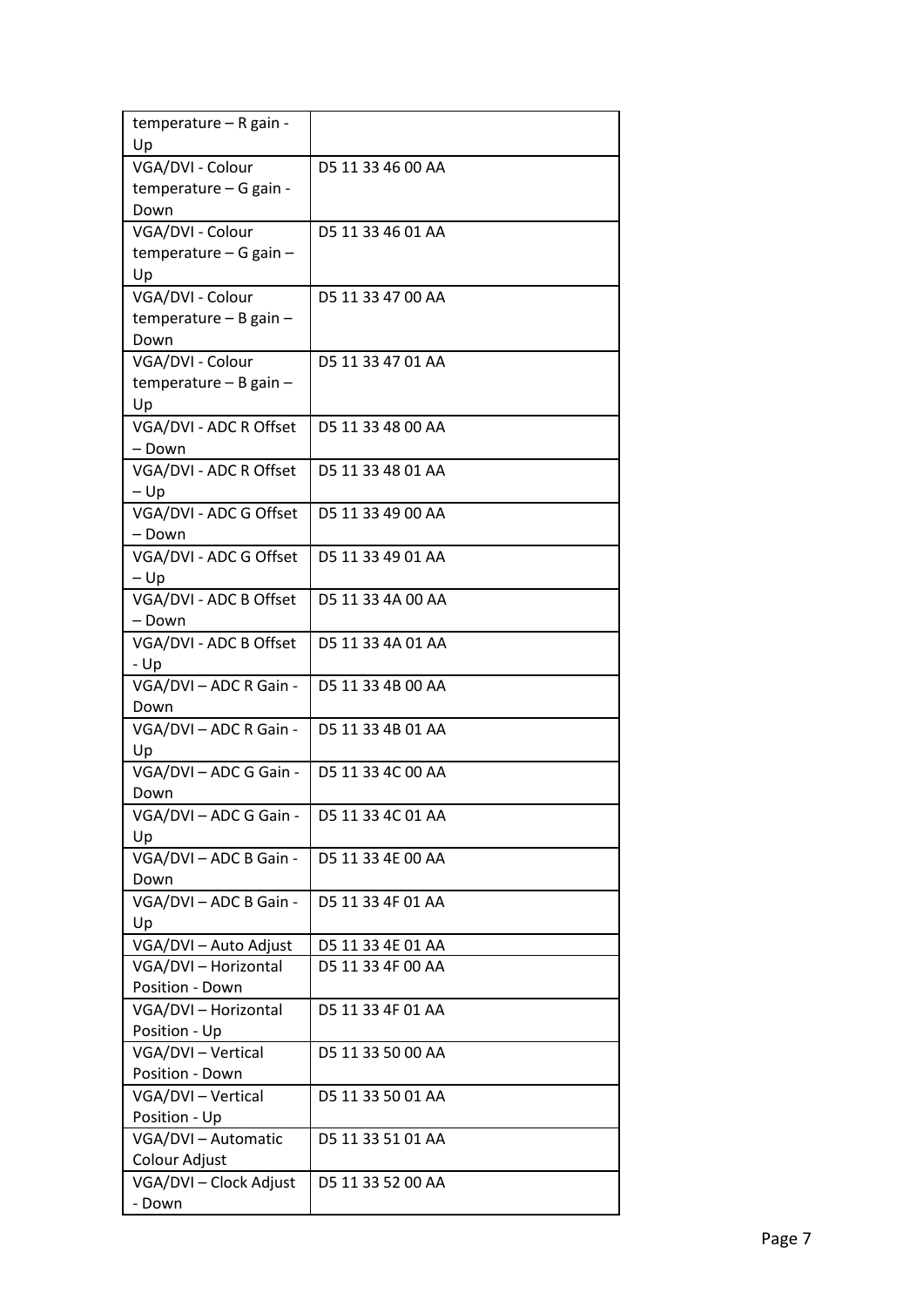| VGA/DVI - Clock Adjust           | D5 11 33 52 01 AA                  |
|----------------------------------|------------------------------------|
| $-\mathsf{Up}$                   |                                    |
| VGA/DVI - Phase Adjust<br>- Down | D5 11 33 53 00 AA                  |
| VGA/DVI - Phase Adjust           | D5 11 33 53 01 AA                  |
| - Up                             |                                    |
| <b>VGA/DVI Horizontal</b>        | D5 11 33 5a 00 - 100 (Number input |
| Frame Adjustment                 | based on adjustment desired) AA    |
| <b>VGA/DVI Vertical Frame</b>    | D5 11 33 5b 00 - 100 (Number input |
| Adjustment                       | based on adjustment desired) AA    |
| VGA/DVI Still Image              | D5 11 33 5c 01 AA                  |
| System - User reset              | D5 11 33 60 01 AA                  |
| System - Save data               | D5 11 33 70 01 AA                  |
| Fan control-                     | D5 11 33 76 00 AA                  |
| temperature controlled           |                                    |
| Fan control - Fan on             | D5 11 33 76 01 AA                  |
| Fan control - Fan off            | D5 11 33 76 02 AA                  |
| Fan control - automatic          | D5 11 33 77 xx AA                  |
| temperature control -            |                                    |
| Max                              |                                    |
| Fan control - automatic          | D5 11 33 78 xx AA                  |
| temperature control-             |                                    |
| Minimum                          |                                    |
| Screen information               | D5 11 33 E0 xx AA                  |
| Parameter Adjustment             | D5 11 33 80 00 AA                  |
| - Ti mode adjustment             |                                    |
| Parameter Adjustment             | D5 11 33 80 01 AA                  |
| - Ti mode adjustment             |                                    |
| Parameter Adjustment             | D5 11 33 81 00 AA                  |
| - Ti mode - Normal               |                                    |
| Parameter Adjustment             | D5 11 33 81 01 AA                  |
| - Ti mode - Memory               |                                    |
| Software version                 | D5 11 33 82 01 AA                  |
| Automatic boot                   | D5 11 33 83 00 AA                  |
| adjustment - Off                 |                                    |
| Automatic boot                   | D5 11 33 83 01 AA                  |
| adjustment-On                    |                                    |
| No signal colour - Black         | D5 11 33 85 00 AA                  |
| No signal colour - Blue          | D5 11 33 85 01 AA                  |
| Backlight adjustment -           | D5 11 33 90 00 AA                  |
| Down                             |                                    |
| Backlight adjustment -           | D5 11 33 90 01 AA                  |
| Up                               |                                    |
| Test signal - Down               | D5 11 33 9F 00 AA                  |
| Test signal - Up                 | D5 11 33 9F 01 AA                  |
| Plan mode - preplan              | D5 11 33 A0 01 - 16 AA             |
| mode - Save                      |                                    |
| Plan mode - Transfer             | D5 11 33 A1 01 - 16 AA             |
| Backlight brightness-            | D5 11 33 A2 00 - 255 AA            |
| Adjust                           |                                    |